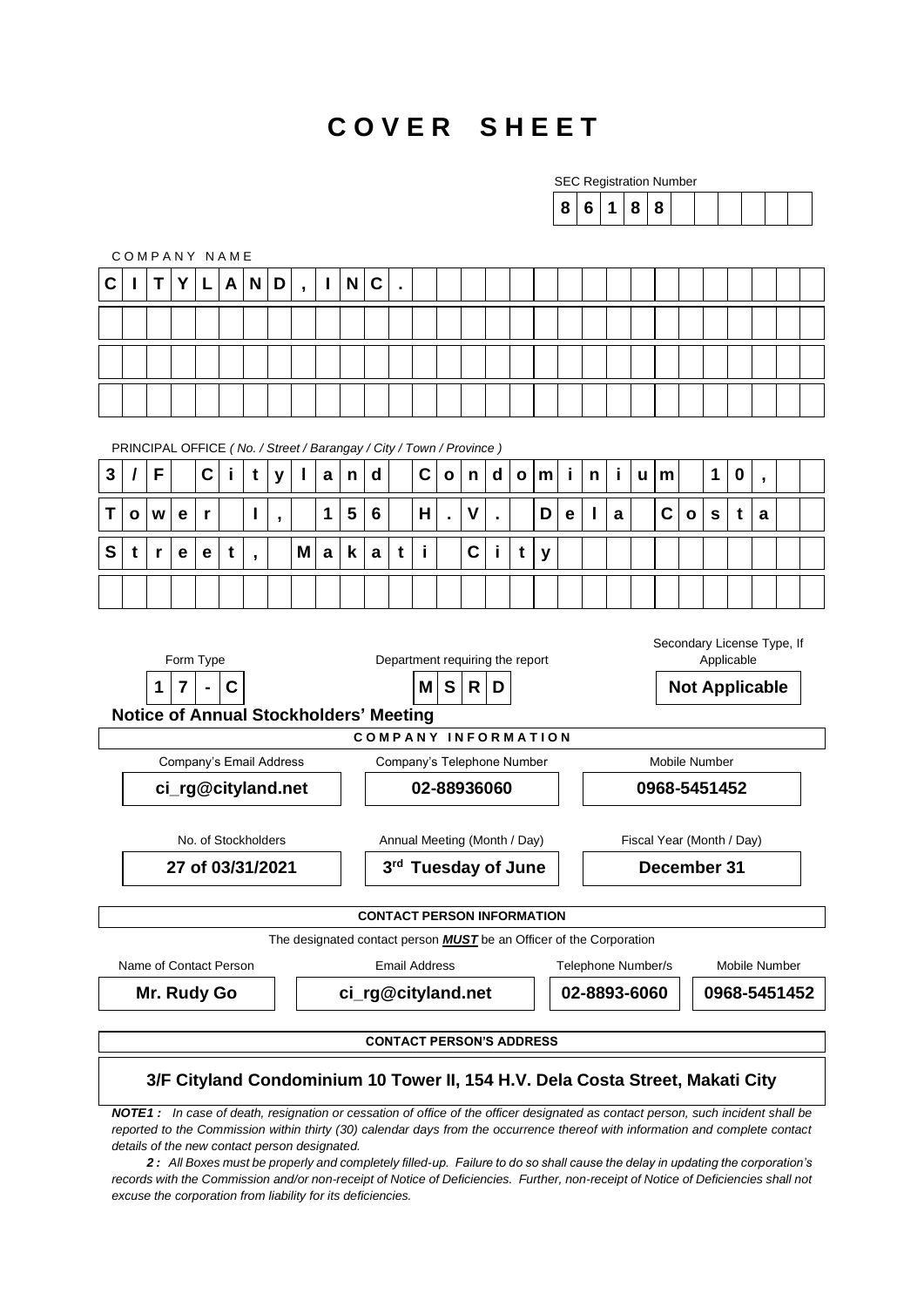#### SECURITIES AND EXCHANGE COMMISSION SEC FORM 17-C **CURRENT REPORT UNDER SECTION 17** OF THE SECURITIES REGULATION CODE AND SRC RULE 17.2 (c) THEREUNDER

#### 1. April 30, 2021

Date of Report (Date of earliest event reported)

- 2. SEC Identification Number 86188
- 4. Cityland, Inc. Exact name of registrant as specified in its charter
- 5. Makati City, Philippines Province, country or other jurisdiction of incorporation
- 7. 3/F Cityland Condominium 10 Tower I, 156 H.V. Dela Costa Street, Makati City, 1226 Address of principal office Postal Code

#### 8. (02) 8893-60-60

Registrant's telephone number, including area code

### 9. N.A

Former name or former address, if changed since last report

10. Securities registered pursuant to Sections 8 and 12 of the SRC or Sections 4 and 8 of the RSA

| Title of Each Class               | Number of Shares Issued and Outstanding           |
|-----------------------------------|---------------------------------------------------|
| <b>Unclassified Common Shares</b> | <u>142,118,616 net of 587,123 treasury shares</u> |

11. Indicate the item numbers reported herein: **Item no. 9** 

In light of the COVID-19 global pandemic, there will be no physical venue alloted for stockholders to attend the Annual Stockholders' Meeting (ASM) of Cityland, Inc. Thus, the ASM will be held virtually or via remote communication.

> Date & Time of Meeting: June 15, 2021 at 4:00pm May 17, 2021 Record date: Inclusive dates of closing of Stock Transfer Books:

3. BIR Tax Identification No. 000-662-829

(SEC Use Only) 6. **Industry Classification Code** 

| Start date: | May 18, 2021 |
|-------------|--------------|
| End date:   | May 21, 2021 |

Guidelines for the registration and participation in the meeting will be discussed in the Information Statement which shall be made available to the public not later than May 25, 2021 through the Company's website.

Attached herewith is the Notice of Annual Stockholders' Meeting which will be published in the business section of two (2) newspapers of general circulation, in print and online format, for two (2) consecutive days not later than twenty one (21) days prior to the scheduled ASM.

Certified true and correct:

Rudy Go Senior Vice President